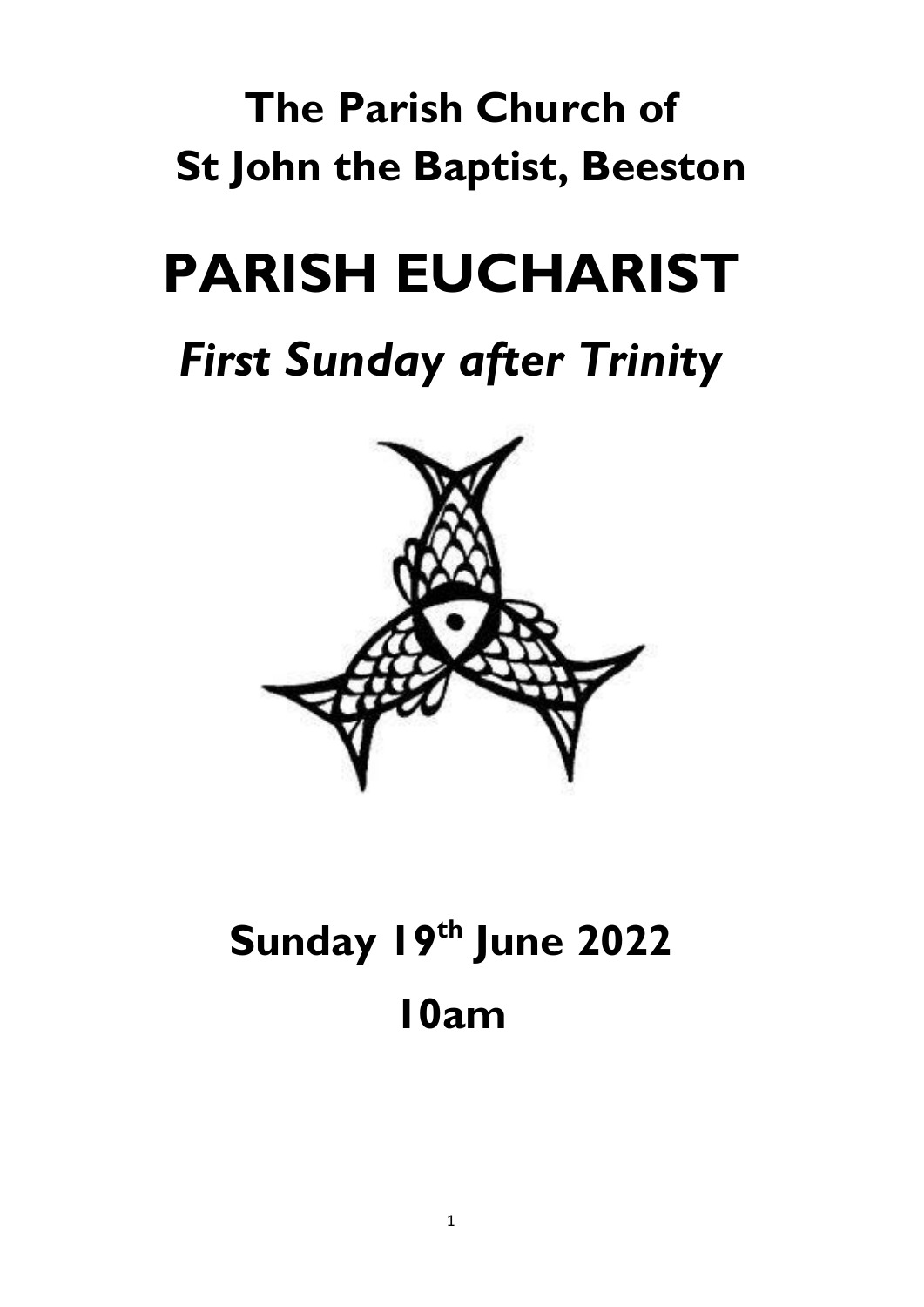## **WELCOME TO ST JOHN'S**

You are very welcome here as you join us in worship. You are invited to join in all texts printed in **bold** type. Instructions are provided as to when you may wish to stand or remain seated, but if it is more comfortable for you to remain seated, please do so.

The wearing of face coverings is no longer mandatory in church, but it is recommended in indoor settings where people gather. Hand sanitiser remains available at the entrance to church.

As you prepare for worship, please be sensitive to the needs of those around you who may wish to pray in silence. Please switch off mobile telephones and do not use photographic, video or recording equipment at any time.

If you are a newcomer please take note of the position of the exits. There are the doors at the rear where you came in and also fire exits towards the front left-hand side of the church. In the event of an emergency, stewards will direct you to the nearest exit and give assembly point details.

Toilet facilities are available towards the back of church.

Please join as for refreshments at the back of church after the service.

If would like more information about our church please speak to the Vicar or one of the stewards. Information can also be found on our website: [www.beestonparishchurch.co.uk,](http://www.beestonparishchurch.co.uk/) and our Facebook page: [www.facebook.com/beestonparishchurch.](http://www.facebook.com/beestonparishchurch)

#### **Communion**

At present we continue to receive communion in one kind (bread) only. If you would prefer to receive a prayer of blessing, please do come forward and hold your hands by your side, or carry a service sheet, to indicate this to the priest.

#### **We are planning to reintroduce communion in two kinds (bread and wine) in the coming weeks. Details of this will be on next week's notice paper.**

If you are unable to come forward to receive communion, please advise a steward or member of clergy and communion will be brought to you in your place.

**Gluten free wafers are available**; please indicate to the priest as you go up to receive communion if this is your preference.

#### **Financial Support**

There will be no offertory collection during the service, but there will be a plate by the door on leaving church at which you are invited to make a donation. If you're able to give a gift, one way to give is via our CAF Online Giving page. This can be accessed via *<https://cafdonate.cafonline.org/16013>* or via the QR code below. We are grateful to all who are able to support our mission and ministry. Additionally, there is now a contactless giving machine at the back of church available for your use.

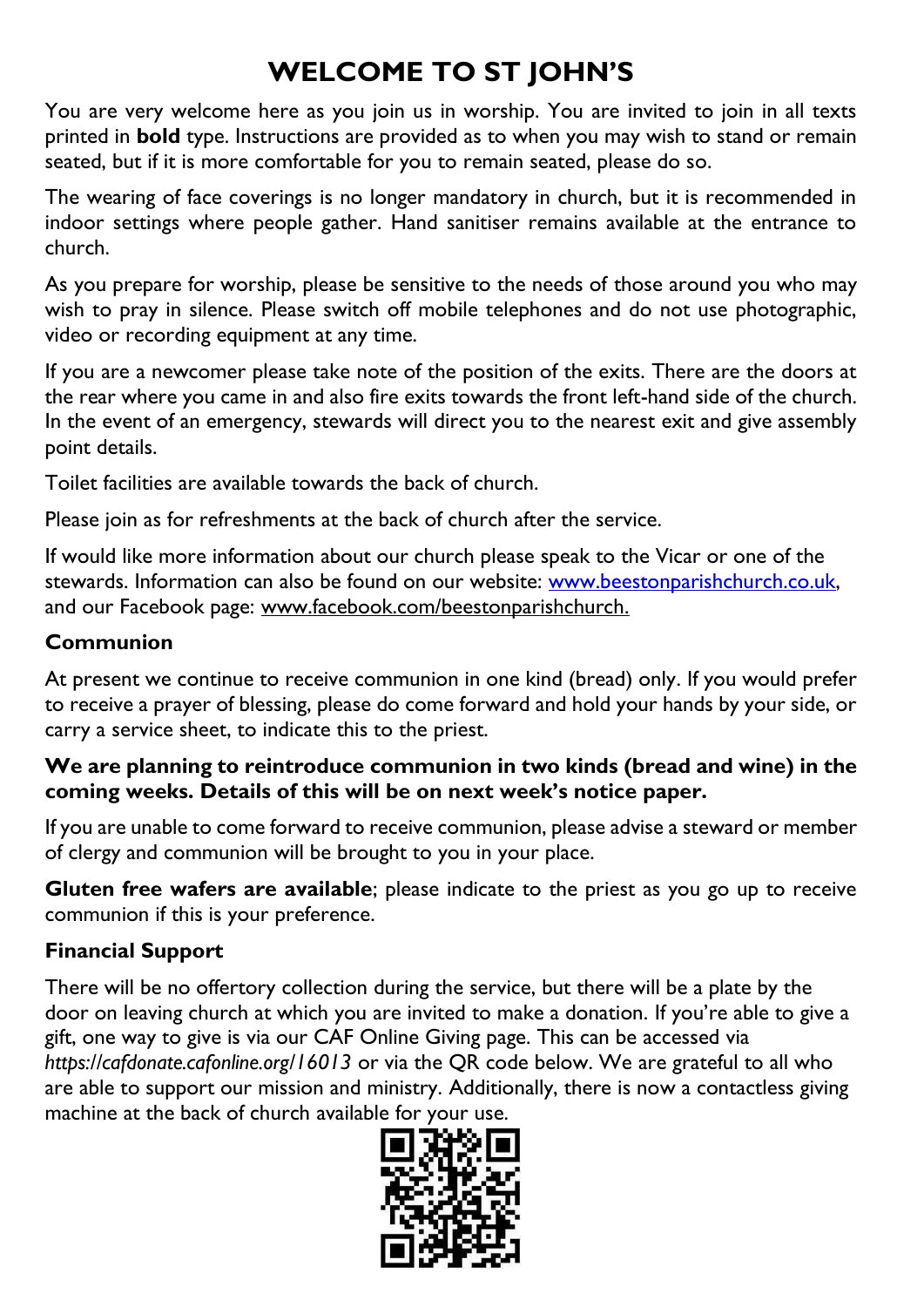### **ORDER OF SERVICE**

*The President at the Eucharist is Father Wayne Plimmer The Preacher is Reverend Tracey Byrne The music for the Eucharist is the Mass of St Thomas by David Thorne*

#### **GATHERING**

*All stand to sing the* **PROCESSIONAL HYMN** *when announced*

**Let all the world in every corner sing, my God and King! The heavens are not too high, his praise may thither fly; the earth is not too low, his praises there may grow. Let all the world in every corner sing, my God and King!**

#### **THE GREETING**

*All* **Amen.**

| In the name of the Father, |  |
|----------------------------|--|
| and of the Son,            |  |
| and of the Holy Spirit.    |  |
| Amen.                      |  |

The Lord be with you. *All* **And also with you.**

*The Priest welcomes the congregation and introduces the service.*

#### **PRAYERS OF PENITENCE**

*A minister introduces the confession*

God so loved the world that he gave his only Son Jesus Christ to save us from our sins, to be our advocate in heaven, and to bring us to eternal life.

Let us confess our sins in penitence and faith, firmly resolved to keep God's commandments and to live in love and peace with all.

**Let all the world in every corner sing, my God and King! The Church with psalms must shout, no door can keep them out; but, above all, the heart must bear the longest part. Let all the world in every corner sing, my God and King!** *(HON 376)*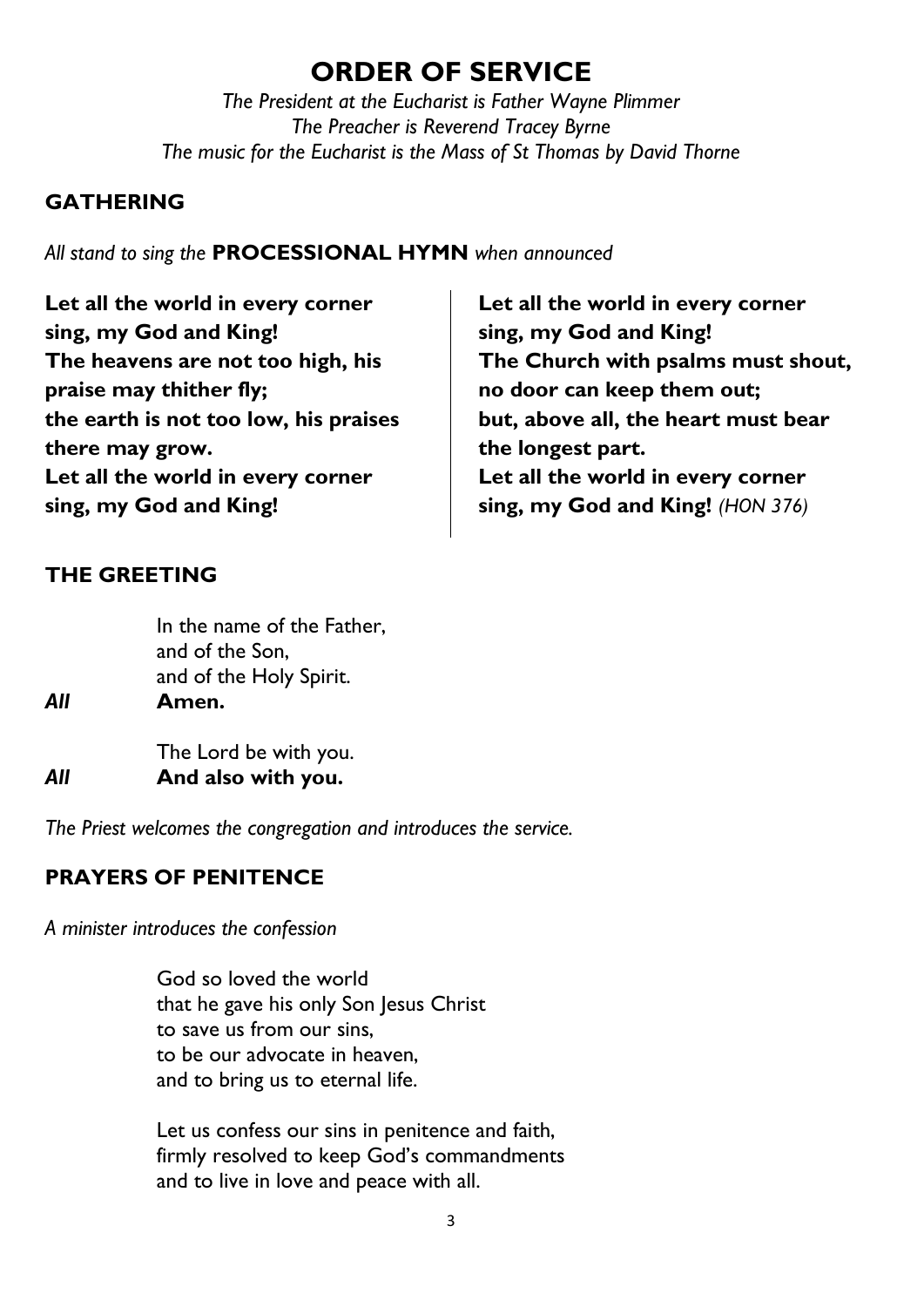*All* **Almighty God, our heavenly Father, we have sinned against you and against our neighbour in thought and word and deed, through negligence, through weakness, through our own deliberate fault. We are truly sorry and repent of all our sins. For the sake of your Son Jesus Christ, who died for us, forgive us all that is past and grant that we may serve you in newness of life to the glory of your name. Amen.**

*The Priest says the absolution, proclaiming God's forgiveness and all respond* **Amen.**

#### **GLORIA IN EXCELSIS**

*All* **Glory to God, glory in the highest, and peace to his people on earth. Lord God, heavenly King, almighty God and Father, we worship you, we give you thanks, we praise you for your glory, we praise you for your glory.**

> **Lord Jesus Christ, only Son of the Father, Lord God, Lamb of God, you take away the sin of the world: have mercy on us, have mercy on us; you are seated at the right hand of the Father: receive our prayer.**

**For you alone are the Holy One, you alone are the Lord, you alone are the Most High, Jesus Christ, with the Holy Spirit, with the Holy Spirit, in the glory of God the Father. Amen. Amen.**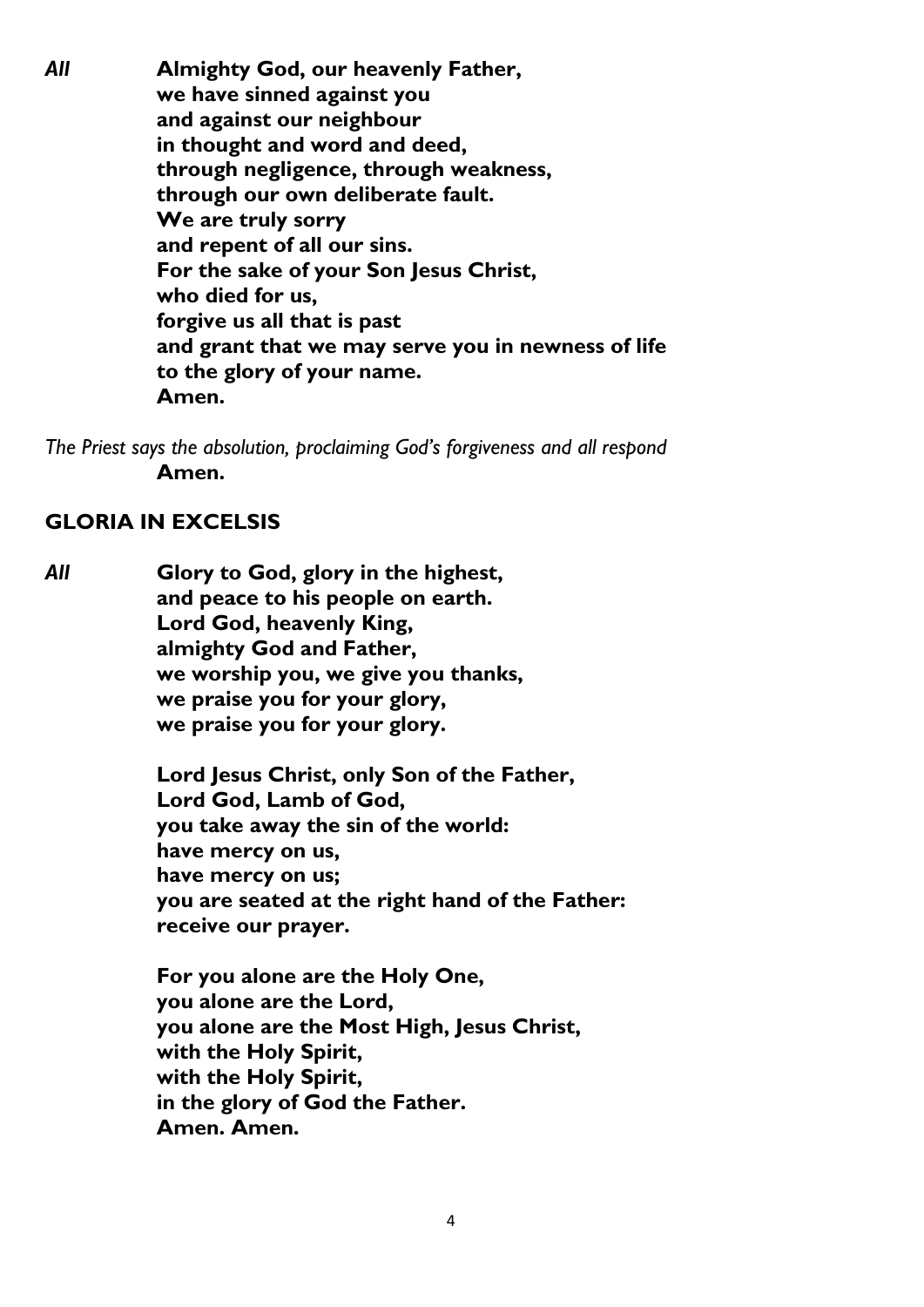#### **THE COLLECT**

*The Priest introduces a period of silent prayer and then says the prayer of the day.*

God of truth, help us to keep your law of love and to walk in ways of wisdom, that we may find true life in Jesus Christ your Son.

*All* **Amen.**

*All sit for the reading.*

#### **THE LITURGY OF THE WORD**

**READING:** Galatians 1.1-12

#### *Read by Rose Lucas*

A reading from the letter of Paul to the Galatians.

Paul an apostle – sent neither by human commission nor from human authorities, but through Jesus Christ and God the Father, who raised him from the dead – and all the members of God's family who are with me, To the churches of Galatia:

Grace to you and peace from God our Father and the Lord Jesus Christ, who gave himself for our sins to set us free from the present evil age, according to the will of our God and Father, to whom be the glory for ever and ever. Amen.

I am astonished that you are so quickly deserting the one who called you in the grace of Christ and are turning to a different gospel – not that there is another gospel, but there are some who are confusing you and want to pervert the gospel of Christ. But even if we or an angel from heaven should proclaim to you a gospel contrary to what we proclaimed to you, let that one be accursed! As we have said before, so now I repeat, if anyone proclaims to you a gospel contrary to what you received, let that one be accursed!

Am I now seeking human approval, or God's approval? Or am I trying to please people? If I were still pleasing people, I would not be a servant of Christ. For I want you to know, brothers and sisters, that the gospel that was proclaimed by me is not of human origin; for I did not receive it from a human source, nor was I taught it, but I received it through a revelation of Jesus Christ.

This is the word of the Lord. **Thanks be to God.**

*All stand. During the* **HYMN** *please turn to face the Gospel as it is processed into the congregation. Remain standing for the Gospel Reading.*

**Be still, for the presence of the Lord, the Holy One, is here. Come bow before him now, with reverence and fear.**

**In him no sin is found, we stand on holy ground. Be still, for the presence of the Lord, the Holy One, is here.**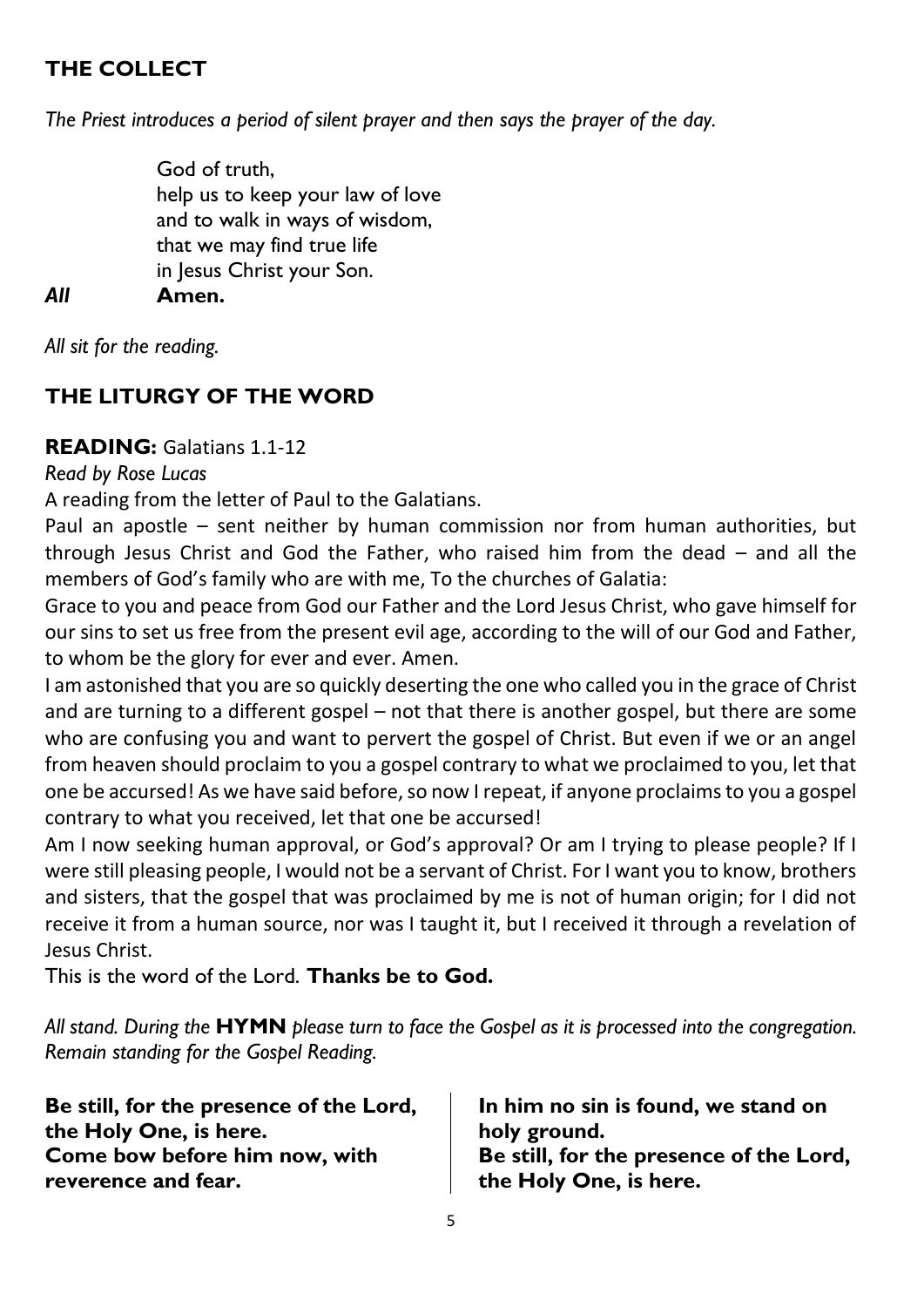**Be still, for the glory of the Lord is shining all around; he burns with holy fire, with splendour he is crowned. How awesome is the sight, our radiant King of light! Be still, for the glory of the Lord is shining all around.**

**Be still, for the power of the Lord is moving in this place, he comes to cleanse and heal, to minister His grace. No work too hard for him, in faith receive from him; be still, for the power of the Lord is moving in this place.** *(HON 60)*

#### **GOSPEL READING:** Luke 7.1-10

#### **Alleluia.**

Hear the gospel of our Lord Jesus Christ according to Luke. **Alleluia**.

After Jesus had finished all his sayings in the hearing of the people, he entered Capernaum. A centurion there had a slave whom he valued highly, and who was ill and close to death. When he heard about Jesus, he sent some Jewish elders to him, asking him to come and heal his slave. When they came to Jesus, they appealed to him earnestly, saying, 'He is worthy of having you do this for him, for he loves our people, and it is he who built our synagogue for us.' And Jesus went with them, but when he was not far from the house, the centurion sent friends to say to him, 'Lord, do not trouble yourself, for I am not worthy to have you come under my roof; therefore I did not presume to come to you. But only speak the word, and let my servant be healed. For I also am a man set under authority, with soldiers under me; and I say to one, "Go", and he goes, and to another, "Come", and he comes, and to my slave, "Do this", and the slave does it.' When Jesus heard this he was amazed at him, and turning to the crowd that followed him, he said, 'I tell you, not even in Israel have I found such faith.' When those who had been sent returned to the house, they found the slave in good health. This is the Gospel of the Lord. **Alleluia.**

*The Gospel procession returns to the altar. Please sit at the invitation of the preacher.*

**SERMON** *Reverend Tracey Byrne, Curate*

*All stand for* **THE CREED**

**We believe in one God, the Father, the Almighty, maker of heaven and earth, of all that is, seen and unseen.**

**We believe in one Lord, Jesus Christ, the only Son of God, eternally begotten of the Father, God from God, Light from Light,**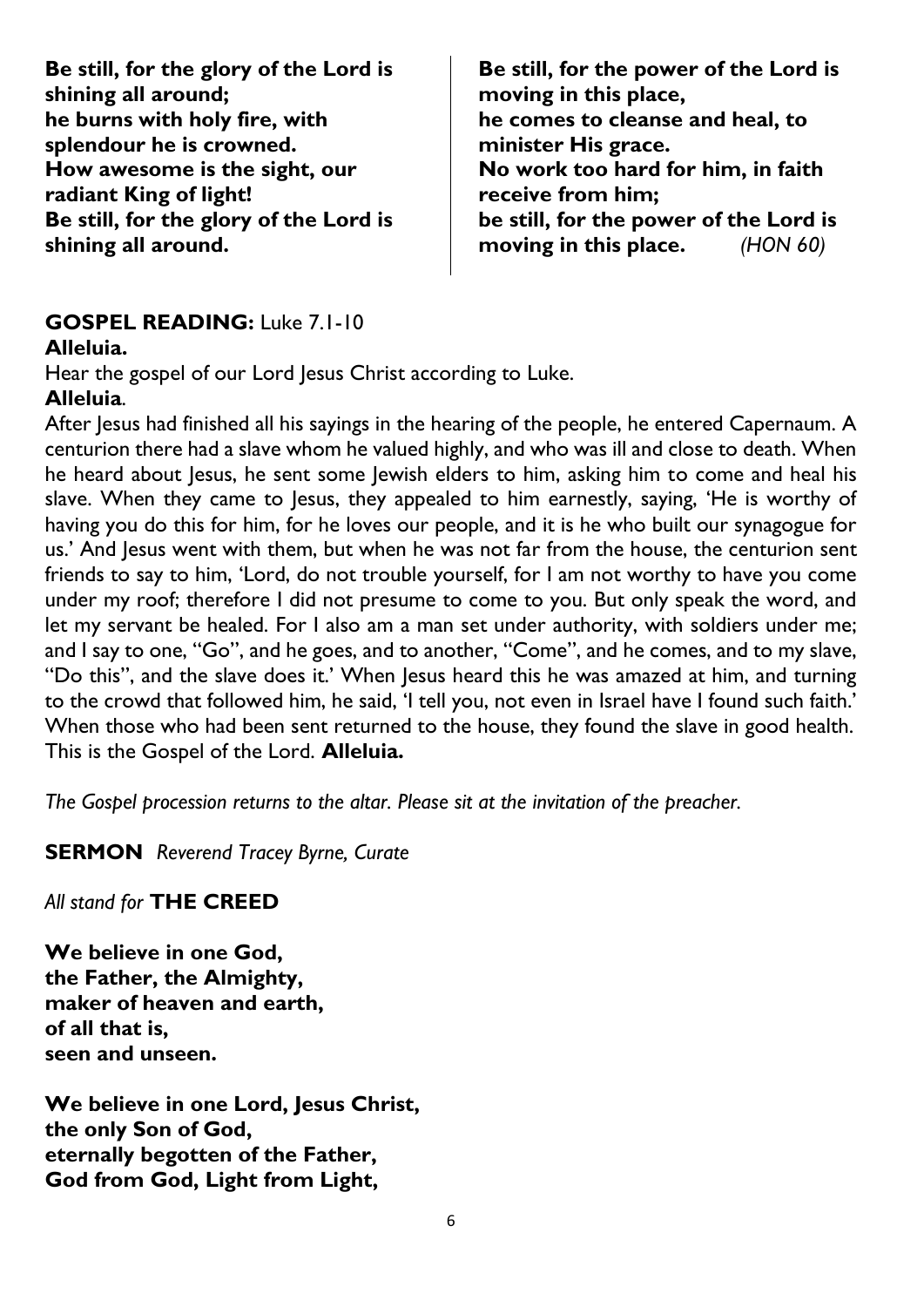**true God from true God, begotten, not made, of one Being with the Father; through him all things were made. For us and for our salvation he came down from heaven, was incarnate from the Holy Spirit and the Virgin Mary and was made man. For our sake he was crucified under Pontius Pilate; he suffered death and was buried. On the third day he rose again in accordance with the Scriptures; he ascended into heaven and is seated at the right hand of the Father. He will come again in glory to judge the living and the dead, and his kingdom will have no end.**

**We believe in the Holy Spirit, the Lord, the giver of life, who proceeds from the Father and the Son, who with the Father and the Son is worshipped and glorified, who has spoken through the prophets. We believe in one holy catholic and apostolic Church. We acknowledge one baptism for the forgiveness of sins. We look for the resurrection of the dead, and the life of the world to come. Amen.**

#### **PRAYERS OF INTERCESSION** *led by Reverend Dawn Glen*

| All | Hear our prayer.                                       | All | Lord, graciously hear us. |
|-----|--------------------------------------------------------|-----|---------------------------|
|     | Lord, in your mercy                                    | or  | Lord, hear us             |
|     | Please sit to pray. One of these responses may be used |     |                           |

*At the end* Merciful Father *All* **accept these prayers for the sake of your Son, our Saviour Jesus Christ. Amen.**

#### **THE PEACE**

*The Priest invites the congregation to stand and introduces the Peace.*

Peace to you from God our heavenly Father. Peace from his Son Jesus Christ who is our peace.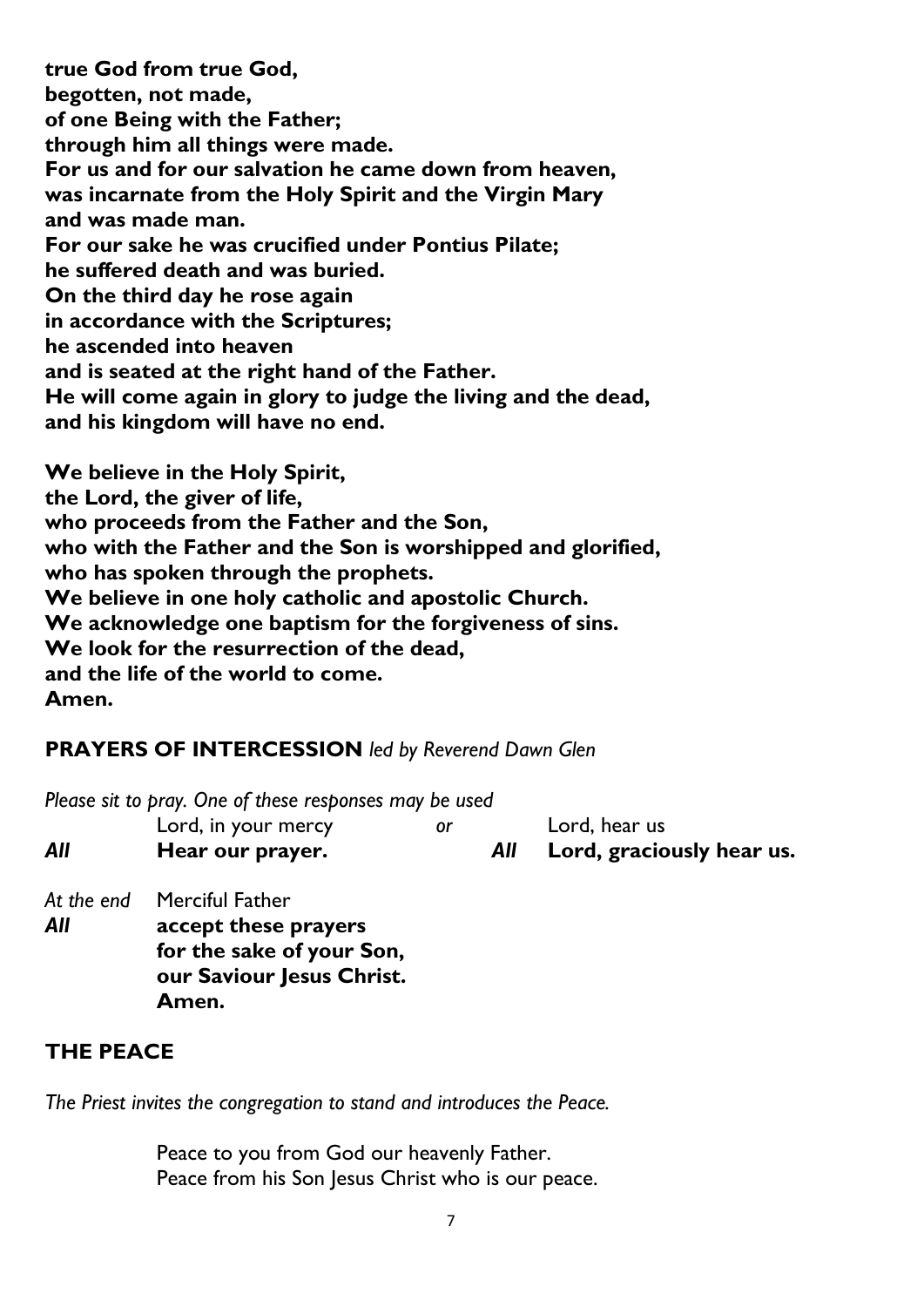Peace from the Holy Spirit, the life-giver.

The peace of the triune God be always with you *All* **and also with you.**

Let us offer one another a sign of peace.

*You are invited to greet those near to you with an appropriate sign of peace.*

#### **OFFORTORY HYMN**

| Let us build a house where love can<br>dwell                           | as we share in Christ the feast that<br>frees us: |
|------------------------------------------------------------------------|---------------------------------------------------|
| and all can safely live,                                               | all are welcome, all are welcome,                 |
| a place where saints and children tell                                 | all are welcome in this place.                    |
| how hearts learn to forgive.                                           |                                                   |
| <b>Built of hopes and dreams and</b><br>visions:                       | Let us build a house where hands will<br>reach    |
|                                                                        |                                                   |
| rock of faith and vault of grace;<br>here the love of Christ shall end | beyond the wood and stone                         |
| divisions:                                                             | to heal and strengthen, serve and                 |
|                                                                        | teach,                                            |
| all are welcome, all are welcome,                                      | and live the Word they've known.                  |
| all are welcome in this place.                                         | Here the outcast and the stranger                 |
|                                                                        | bear the image of God's face;                     |
| Let us build a house where prophets<br>speak,                          | let us bring an end to fear and<br>danger:        |
| and words are strong and true,                                         | all are welcome, all are welcome,                 |
| where all God's children dare to seek                                  | all are welcome in this place.                    |
| to dream God's reign anew.                                             |                                                   |
| Here the cross shall stand as witness                                  | Let us build a house where all are                |
| and as symbol of God's grace;                                          | named,                                            |
| here as one we claim the faith of                                      | their songs and visions heard                     |
| Jesus:                                                                 | and loved and treasured, taught and               |
| all are welcome, all are welcome,                                      | claimed                                           |
| all are welcome in this place.                                         | as words within the word.                         |
|                                                                        | Built of tears and cries and laughter,            |
| Let us build a house where love is                                     | prayers of faith and songs of grace;              |
| found                                                                  | let this house proclaim from floor to             |
| in water, wine and wheat:                                              | rafter:                                           |
| a banquet hall on holy ground,                                         | all are welcome, all are welcome,                 |
| where peace and justice meet.                                          | all are welcome in this place.                    |
| Here the love of God, through Jesus,                                   | (HON 383)                                         |
| is revealed in time and space;                                         |                                                   |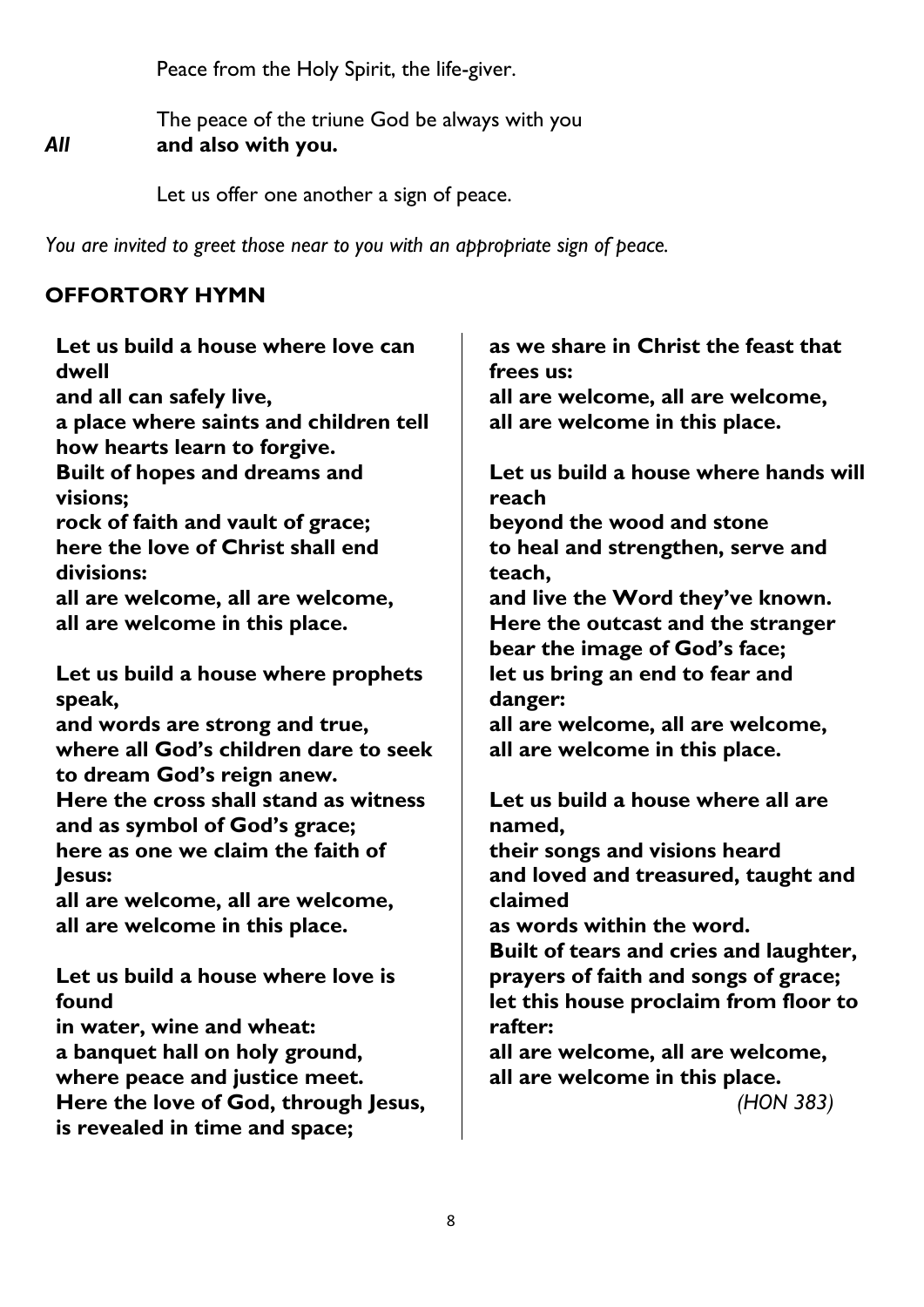#### **THE EUCHARISTIC PRAYER**

*Remain standing as the Priest says*

| All | The Lord be with you<br>and also with you.                                        |
|-----|-----------------------------------------------------------------------------------|
| All | Lift up your hearts.<br>We lift them to the Lord.                                 |
| All | Let us give thanks to the Lord our God.<br>It is right to give thanks and praise. |

*The Priest praises God for his mighty acts and all respond*

*All* **Holy, holy, holy Lord, God of power and might, Heaven and earth are full of your glory. Hosanna, hosanna, hosanna in the highest. Blessed is he who comes in the name of the Lord. Hosanna, hosanna, hosanna in the highest.**

*The Priest recalls the Last Supper and all respond*

Great is the mystery of faith:

*All* **Christ has died: Christ is risen: Christ will come again.**

*The prayer continues and all respond*

… all honour and glory be yours, Almighty Father, for ever and ever.

*All* **Amen.**

*The congregation sits and silence is kept.*

#### **THE LORD'S PRAYER**

Let us pray with confidence as our Saviour has taught us *All* **Our Father, who art in heaven, hallowed be thy name; thy kingdom come; thy will be done; on earth as it is in heaven.**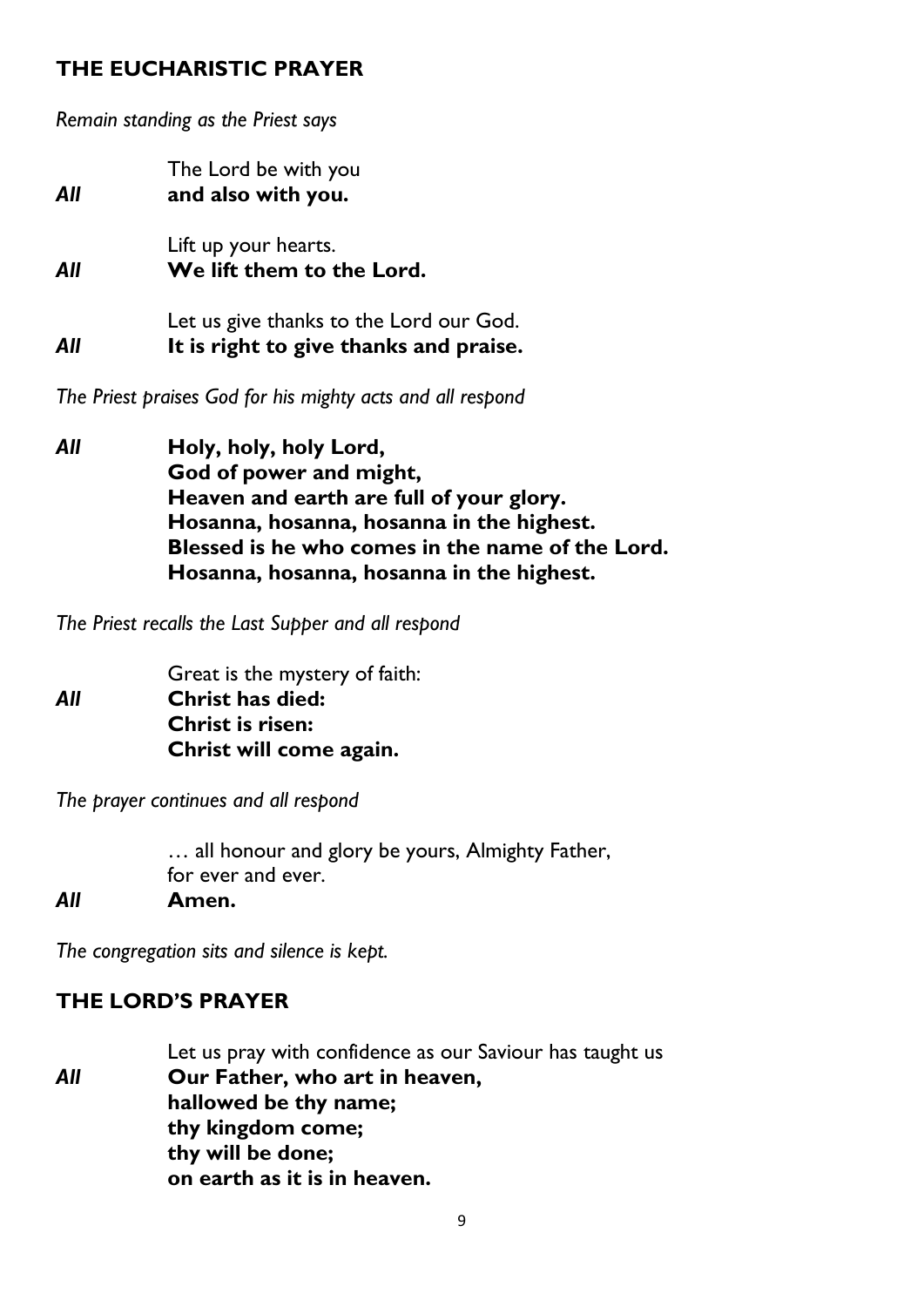**Give us this day our daily bread. And forgive us our trespasses, as we forgive those who trespass against us. And lead us not into temptation; but deliver us from evil. For thine is the kingdom, the power and the glory, for ever and ever. Amen.**

#### **BREAKING OF THE BREAD**

*The Priest breaks the consecrated bread, saying*

We break this bread to share in the body of Christ. *All* **Though we are many, we are one body, because we all share in one bread.**

*The Agnus Dei is sung*

*All* **Lamb of God, you take away the sin of the world, have mercy on us.**

> **Lamb of God, you take away the sin of the world, have mercy on us.**

> **Lamb of God, you take away the sin of the world, grant us peace.**

#### **GIVING OF COMMUNION**

*The president invites the people to receive communion, saying*

Jesus is the Lamb of God who takes away the sin of the world. Blessed are those who are called to his supper. *All* **Lord, I am not worthy to receive you, but only say the word, and I shall be healed.**

*Please come forward to receive communion if you wish. If you would prefer not to receive communion, you are warmly encouraged to come forward for a prayer of blessing; please hold you hands by your side or carry a service sheet so the Priest knows you'd like a prayer.*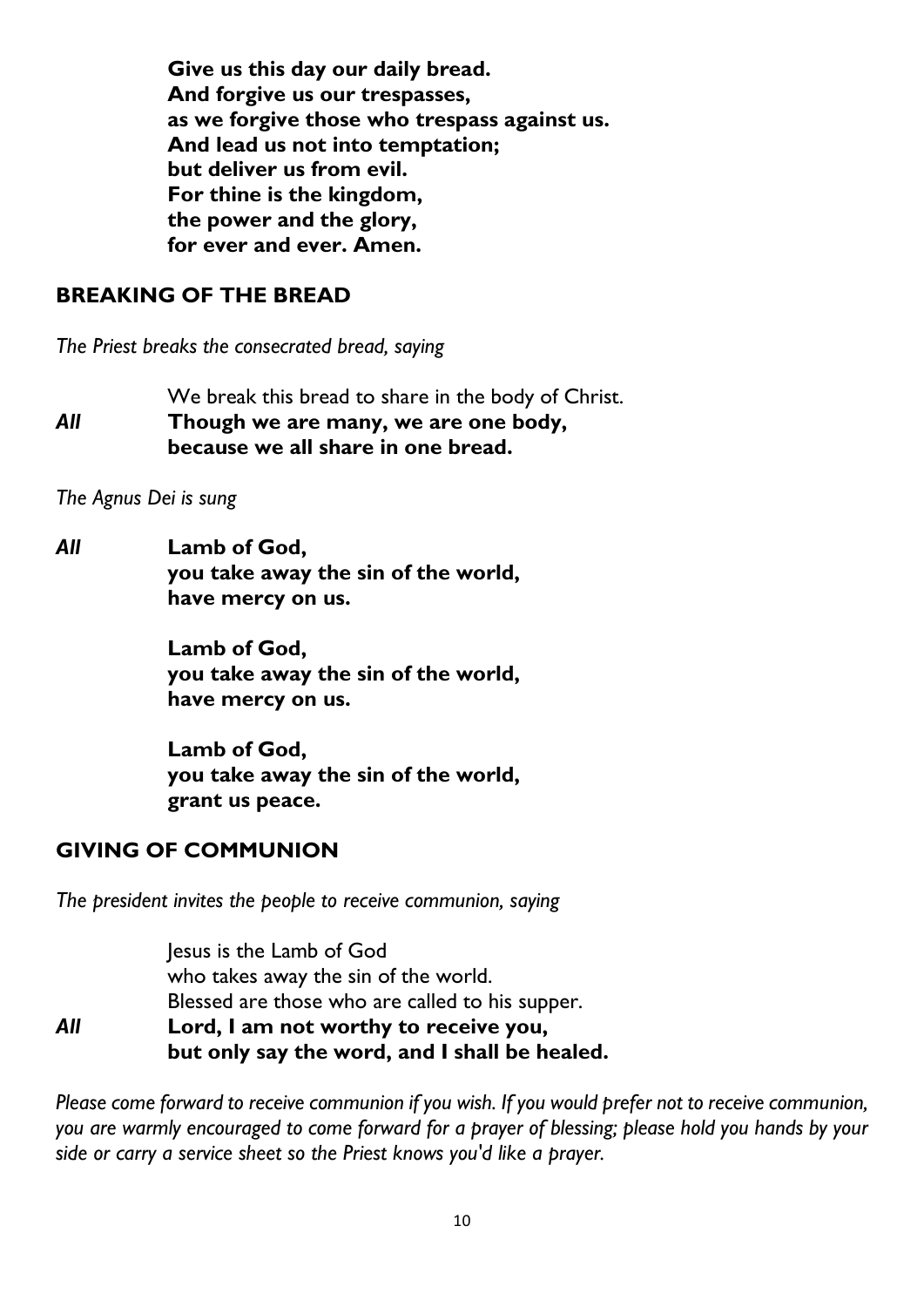*As you come forward, please remove your face covering and consume the host while standing at the front of church, before returning to your place.*

#### **COMMUNION HYMN** *(AM 466 t. HON 457)*

**The love of God comes close where stands an open door to let the stranger in, to mingle rich and poor: the love of God is here to stay, embracing those who walk his way.**

**The peace of God comes close to those caught in the storm, forgoing lives of ease to ease the lives forlorn: the peace of God is here to stay, embracing those who walk his way.**

**The joy of God comes close where faith encounters fears, where heights and depths of life**

**are found through smiles and tears: the joy of God is here to stay, embracing those who walk the way.**

**The grace of God comes close to those whose grace is spent, when hearts are tired or sore and hope is bruised or bent: the grace of God is here to stay, embracing those who walk the way.**

**The Son of God comes close where people praise his name, where bread and wine are blest and shared, as when he came: the Son of God is here to stay, embracing those who walk the way.**

**ANTHEM** *sung by the choir.*

#### **POST-COMMUNION PRAYER**

| All | Eternal Father,<br>we thank you for nourishing us<br>with these heavenly gifts:<br>may our communion strengthen us in faith,<br>build us up in hope,<br>and make us grow in love;<br>for the sake of Jesus Christ our Lord.<br>Amen.                                                        |
|-----|---------------------------------------------------------------------------------------------------------------------------------------------------------------------------------------------------------------------------------------------------------------------------------------------|
| All | <b>Almighty God,</b><br>we thank you for feeding us<br>with the body and blood of your Son Jesus Christ.<br>Through him we offer you our souls and bodies<br>to be a living sacrifice.<br>Send us out in the power of your Spirit<br>to live and work<br>to your praise and glory.<br>Amen. |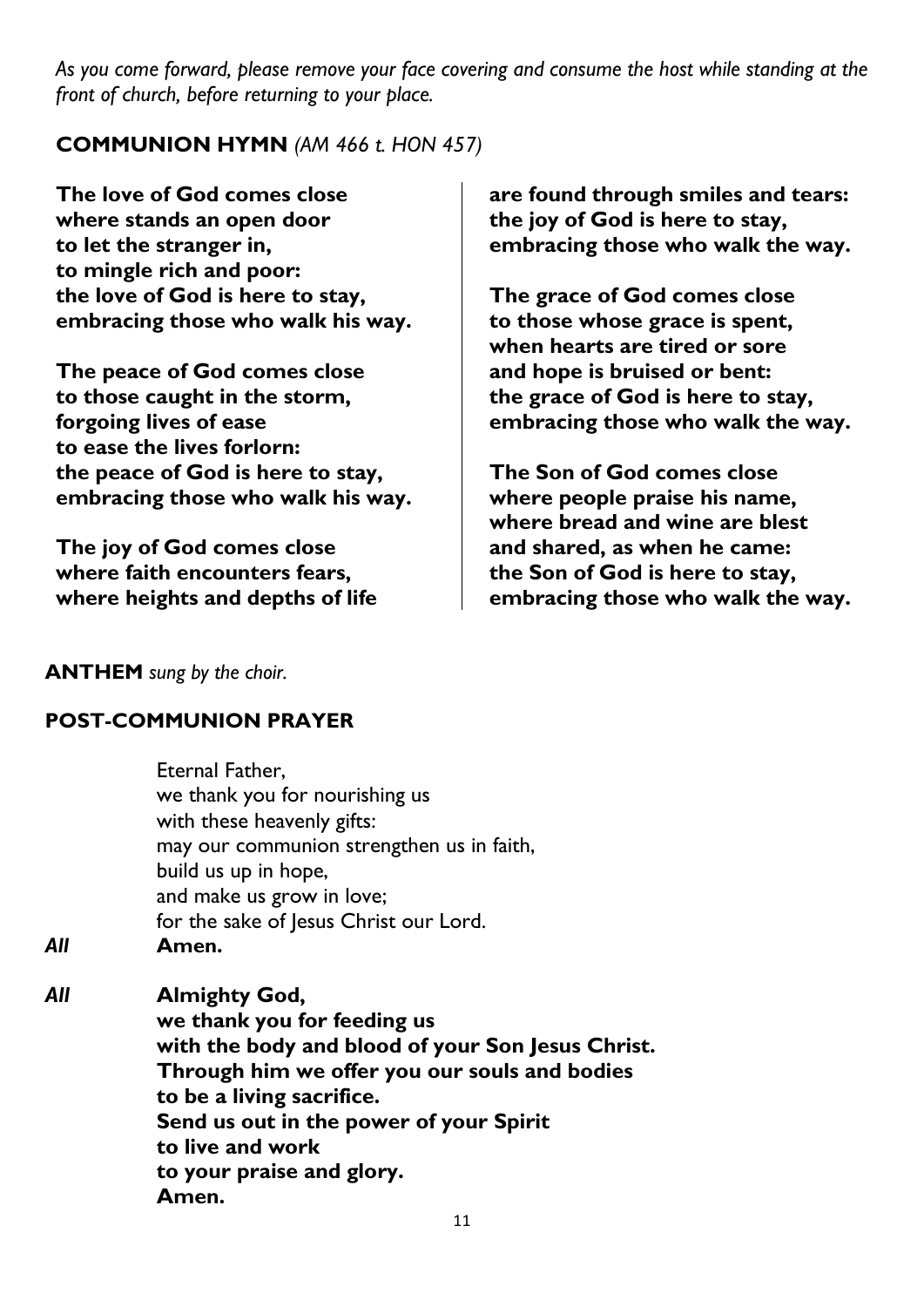#### *Following the notices, all stand for* **THE BLESSING**

The God of all grace, who called you to his eternal glory in Christ Jesus, establish, strengthen and settle you in the faith; and the blessing of God almighty, the Father, the Son, and the Holy Spirit, be among you and remain with you always. *All* **Amen.**

*Remain standing for the Final Hymn. Please turn to face the back of church as the procession withdraws.*

**Great is thy faithfulness, O God my Father, there is no shadow of turning with thee; thou changest not, thy compassions, they fail not; as thou hast been thou forever wilt be:**

> *Great is thy faithfulness! Great is thy faithfulness! Morning by morning new mercies I see; all I have needed thy hand hath provided, great is thy faithfulness, Lord, unto me.*

**Summer and winter, and springtime and harvest, sun, moon and stars in their courses above, join with all nature in manifold witness to thy great faithfulness, mercy and love:**

**Pardon for sin and a peace that endureth, thine own dear presence to cheer and to guide; strength for today and bright hope for tomorrow, blessings all mine, with ten thousand beside!**

*(HON 238)*

#### **DISMISSAL**

Go in peace to love and serve the Lord. *All* **In the name of Christ. Amen.**

*Prayers: Please remember those who died recently , including Peter John Thomas Lees, and Derek Stingemore and all those who mourn. Please also keep Sally Baldock, Jean Cameron, Dorothy Reus, Agnes Banner, Hayley King, Eileen Bramley, Marcus New, Philip Wheeler, Christine Morris, John Wilson and Noah who are unwell, in your prayers.*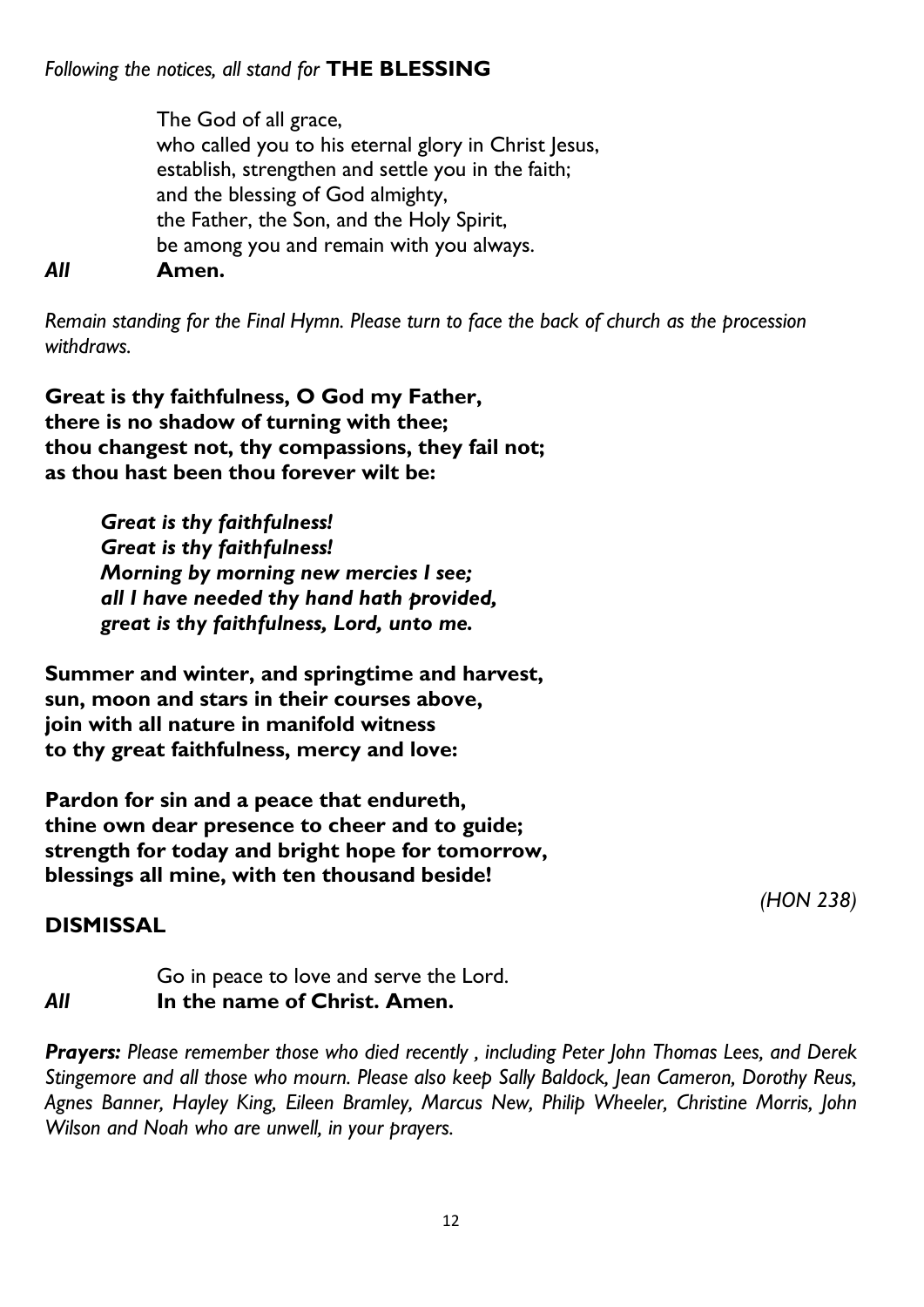#### **SERVICES THIS WEEK**

| Today       | 6:30pm Taizé Service                        |
|-------------|---------------------------------------------|
| Wednesday   | 10am Eucharist<br>7 <sub>pm</sub> Eucharist |
| Sunday 26th | 8am Eucharist<br>10am Parish Eucharist      |

#### **NOTICES**

**Calling all Confirmation Candidates!** Confirmation happens in the presence of the Bishop and is an opportunity for you to claim and make your own the promises to follow Christ that were made on your behalf when you were baptised (Christened) as a child. It is also traditionally the time when people begin to take communion. Some of you may not have been baptised yet. If you are interested in being confirmed or baptised or would like to know more about the process, please speak to Father Wayne or email Kathryn at beeston.parish@gmail.com When we have an idea of how many people are interested, we will arrange an initial meeting so we can give further information.

Copies of **June's Prayer Diary** are available at the back of church.

**Can you help?** On Saturday 16th July, 7:30pm, St John's is hosting **What Would Love Do Now?** An evening of songs, poems and stories exploring what matters to each of us at the end of life. Tickets are available now at [https://www.tickettailor.com/events/judithsilver.](https://beestonparishchurch.us19.list-manage.com/track/click?u=2c1a11c83f85520586cc09955&id=90d6a2c441&e=f18c2c69cd) Flyers at the back of church. If you are able to help out at the event, serving drinks, please let Kathryn know. Many thanks.

**Southwell Minster Discovery Day 2022** Tuesday 13th September 9.30am - 4.00pm. Ever wanted to learn more about the Minster and the treasures within? Why not join staff and volunteers to discover more and celebrate the Leaves of Southwell and the Cathedral. Choose four workshops, tours or talks: History, art, music and crafts and so much more. Tickets cost £15 per person - we recommend booking early to avoid disappointment. Everyone welcome! Tickets can be booked online or at the Cathedral Shop.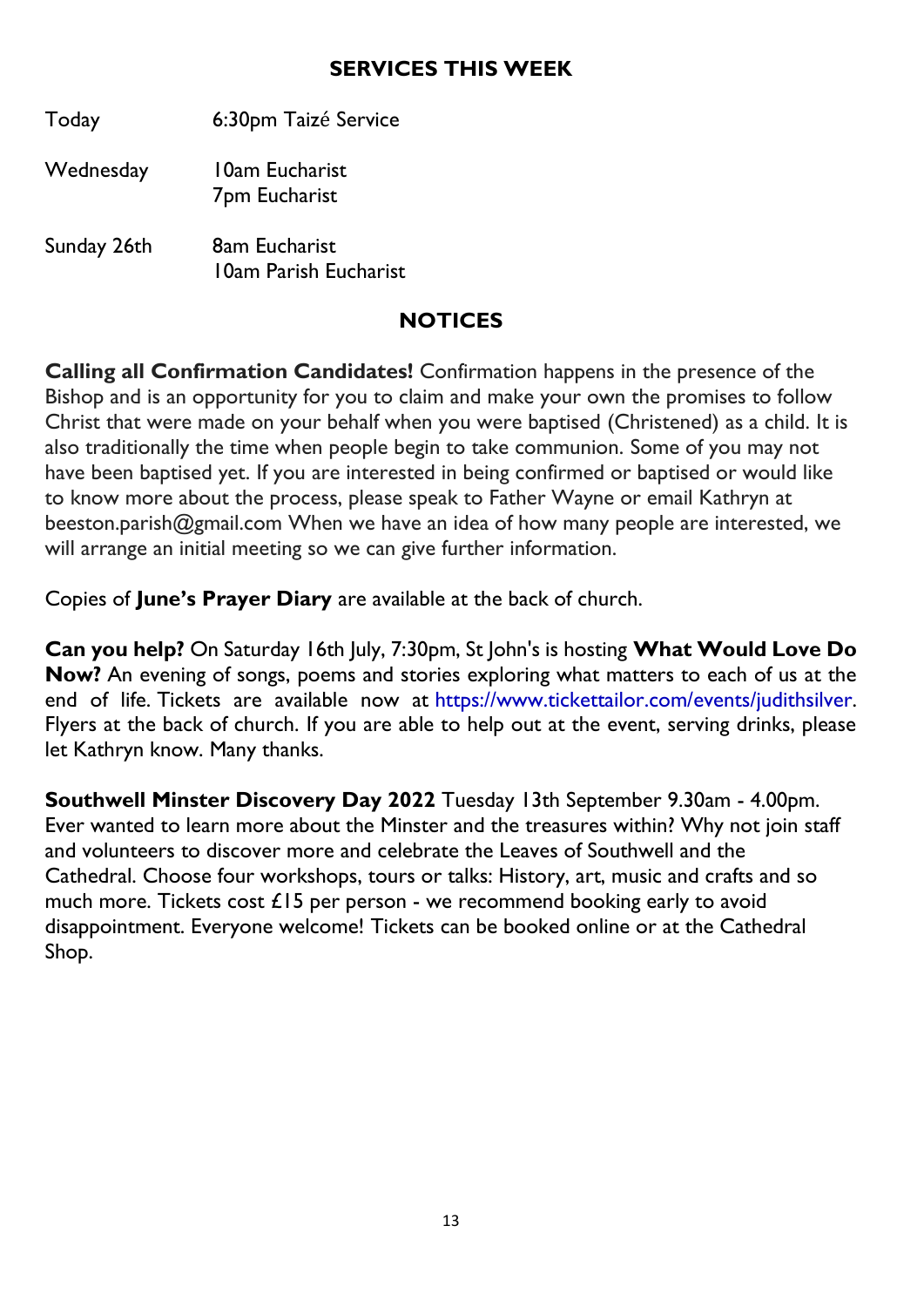There will be no offertory collection during the service, but there will be a plate by the door on leaving church at which you are invited to make a donation. If you're able to give a gift, one way to give is via our **CAF Online Giving page**. This can be accessed via <https://cafdonate.cafonline.org/16013> or via the **QR code below**. Alternatively, you can make a donation directly to our bank account, number 50149438, sort code 40-10-06. We are grateful to all who are able to support our mission and ministry at this difficult time.

We now have a **contactless giving box** on one of the tables at the back of church, for a trial period of 6 months. It is very simple to use, with onscreen instructions. You can use either a credit of debit card. Although the machine is set up for a  $£5$  donation, you have the option to raise or lower it at your discretion.





#### **Parish Contacts:**

E-mail [beeston.parish@gmail.com](mailto:beeston.parish@gmail.com) Website beestonparishchurch.co.uk

Vicar Revd. Wayne Plimmer: 0115 925 4571 (Not Fridays) Curate Revd. Tracey Byrne: 07855 050522 (Not Mondays) Associate Priest **Revd. Kirstine Buchan: 0787 1162672 (Not Fridays)** Revd. Rob Wiggins: 07906 664263 (PTO, Not Mondays) Admin Assistant Kathryn Weller: 07709 756949 Parish Safeguarding Officer Julie Howson: 07856 951421 Facebook page [www.facebook.com/beestonparishchurch](http://www.facebook.com/beestonparishchurch)